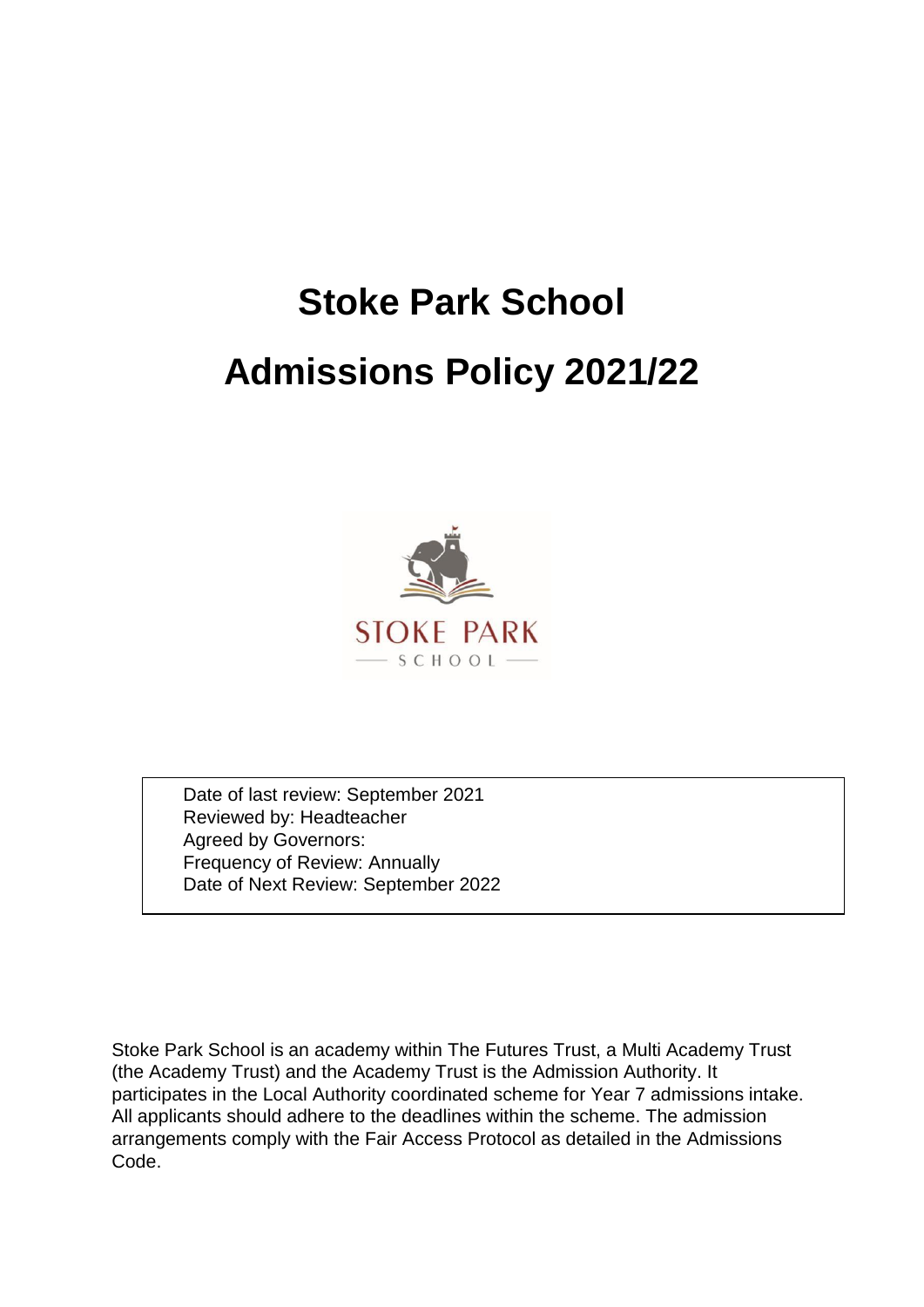# **Procedure for admitting students to Stoke Park School**

# **Admissions Number**

- 1. For September 2021, Stoke Park School's Published Admissions Number (PAN) for Year 7 is 180.
- 2. In any specific year, the Academy Trust may set a higher admission number than the School's agreed admission number for an applicable year group. Before setting an admission number higher than its agreed admission number, the Academy Trust will undertake a full consultation. Pupils will not be admitted in any year group above the published admissions number for that year group unless a successful appeal is lodged, a pupil is allocated under Fair Access arrangements, or where the final place in a year group is offered to one of a pair of twins or other multiple births or in the cases of twins or multiples (see paragraph 12). Such circumstances shall be reported to the Secretary of State.

# **Process of Application**

- 3. Arrangements for applications for places at Stoke Park School will be made in accordance with the Local Authority's co-ordinated admission arrangements and will be made on the Common Application Form provided and administered by the Local Authority.
- 4. The Academy Trust will use the following timetable for applications to Stoke Park School each year (exact dates within the months may vary from year to year) that, whenever possible, will fit in with the common timetable agreed in Coventry.
	- a) **By September** The Academy Trust will publish on Stoke Park School's website, information about the arrangements for admission, including oversubscription criteria, as soon as they have been determined. This will include details of open evenings and other opportunities for prospective pupils and their parents to visit the school. The Academy Trust will also provide information in relation to Stoke Park School to Coventry Local Authority for inclusion in the composite admissions prospectus, as required;
	- b) **September/October** The Academy Trust will provide opportunities for parents to visit Stoke Park School;
	- c) **By 31 October** Deadline for the Common Application Form to be completed and returned to the child's home local authority. Local Authority to administer;
	- d) **Late November** local authority sends Stoke Park School full details of the numbers of applications to the Academy Trust;
	- e) **Early/Mid December** If the number of applications exceeds the PAN, the Academy Trust will consider all applications, apply the oversubscription criteria (as appropriate) and provide Coventry Local Authority with a list of those applicants ranked according to the School's oversubscription criteria.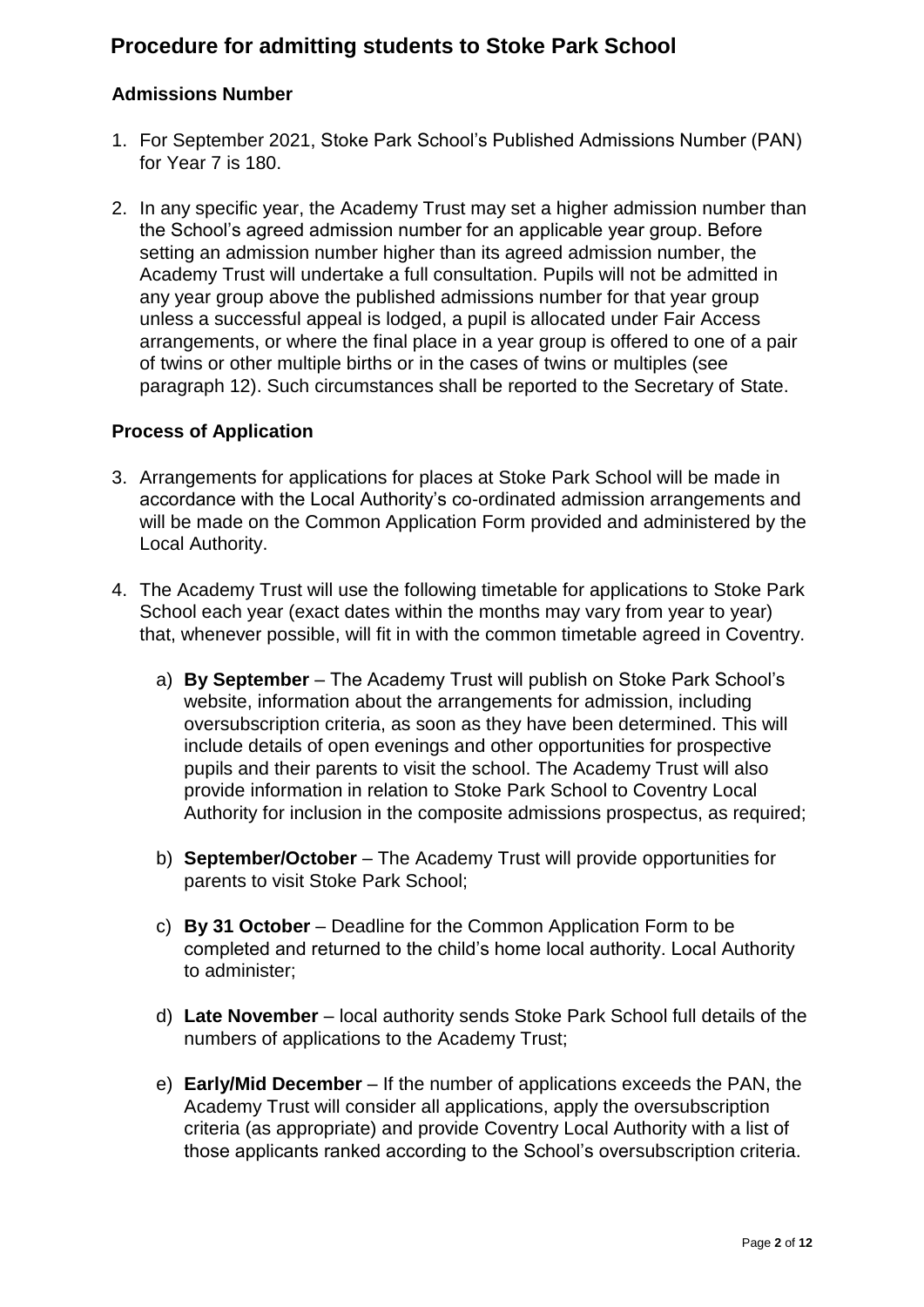- f) **February** Coventry Local Authority applies agreed scheme for Coventry schools, informing other local authorities of offers to be made to their residents.
- g) **1 March** each year or next working day offers made to parents.

# **Consideration of Applications**

5. The Academy Trust will consider all applications for places at Stoke Park School. Where fewer than the published admission number for the relevant year groups are received, the Academy Trust will offer places at Stoke Park School to all those who have applied.

# **Special Educational Needs**

6. All students with an Education Health and Care Plan (EHCP) that name Stoke Park School in the EHCP will be admitted.

# **Applications for children to be admitted into a class outside of their normal age group**

- 7. Where a parent/carer seeks a place for their child outside their normal age group they must notify their intention on the application. Parents/carers will then be contacted to discuss the matter further as each case will be considered on the circumstances of each case and in the child's best interests. There are no guarantees that such applications will be agreed. Parents/carers will be sent a letter setting out the decision and reasons for it.
- 8. If parents wish for their child to be considered for admission to a class outside of their normal age group, they should make an application for the normal age group in the first instance. Parents should then submit a formal request to the Local Governing Body. This request should be in the form of a written letter of application outlining the reasons why you wish for your child to be considered to be admitted into a class outside of their normal age group, and enclosing any supportive evidence and documentation that you wish to be taken into account as part of that request. The Local Governing Body will consider applications submitted and advise the parents of the outcome of their application before the national offer day, having taken into account the information provided by the parents, the child's best interests and the views of the Headteacher.
- 9. If parents are considering submitting an application for their child to be admitted into a class outside of their normal age group, it is strongly recommended that they also read the DfE Guidance which can be found at: [https://www.gov.uk/government/publications/summer-born-children-schooladmission](https://www.gov.uk/government/publications/summer-born-children-school-admission)

# **2022/22 Oversubscription Criteria**

10. If there are more requests for a school place than there are places available within the School's admission number, places will be allocated in accordance with the following criteria and in the order shown below: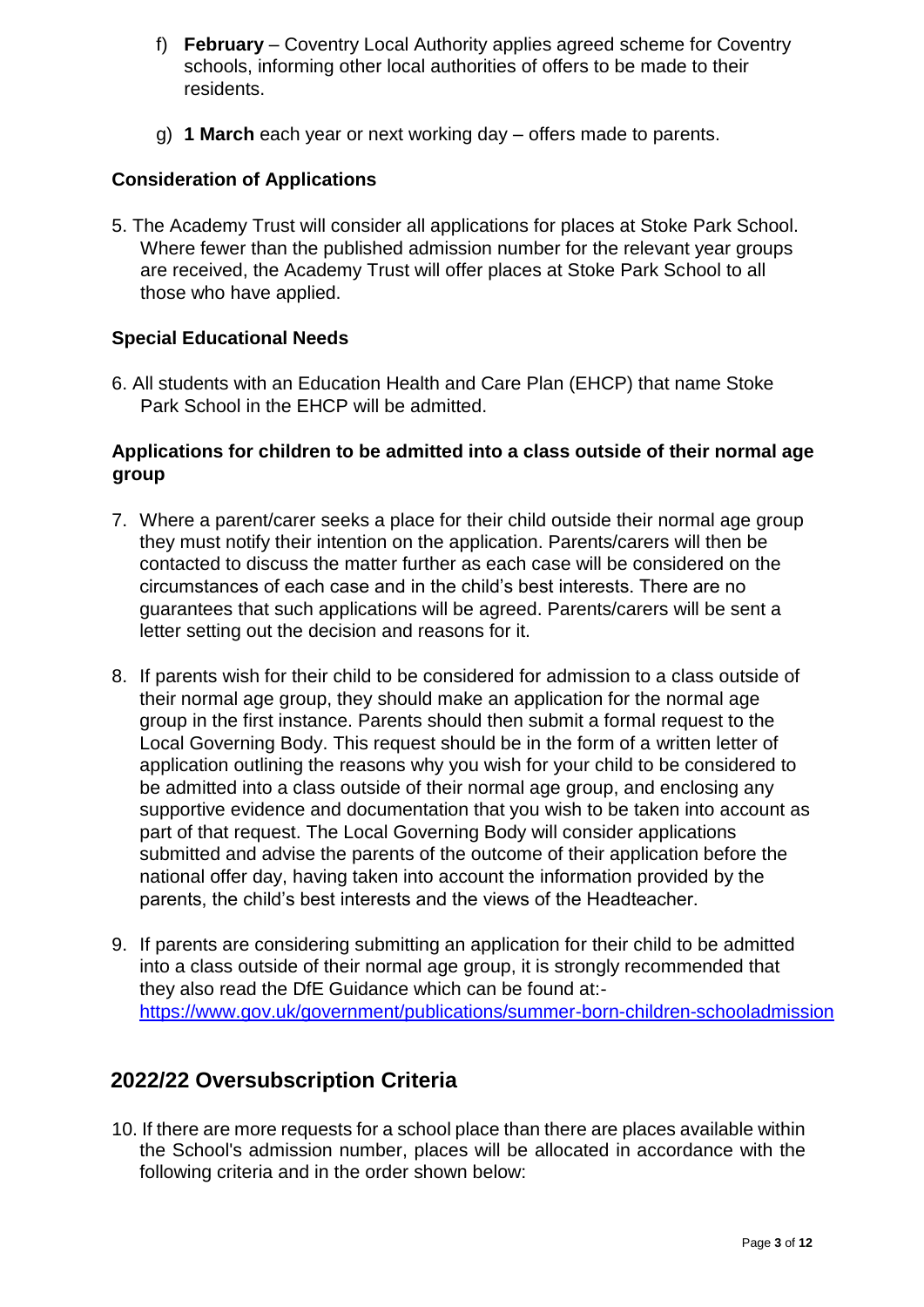- **1. Children who, at the time of admission, are in the care of a local authority or are provided with accommodation by the authority (looked after children) and all children who were previously looked after but ceased to be so because they were adopted, or became subject to a child arrangements order or a special guardianship order, including those children who appear (to the admission authority) to have been in state care outside of England and ceased to be in state care as a result of being adopted. A looked after child is defined in Section 22 of the Children Act 1989 (see definitions section).**
- **2. Children who live in the catchment area (Appendix 1) served by the School, who have a brother or sister attending the School provided that the brother or sister will be of compulsory school age and will continue to attend Stoke Park School the following year.**
- **3. Other children who live in the catchment area served by the School.**
- **4. Children living outside the catchment area with a brother or sister who currently attends the School, provided that the brother or sister will be of compulsory school age and will continue to attend Stoke Park School the following year.**
- **5. Children of staff working at the School, with two years' service at the time of application.**

Staff refers to any person employed by the Academy Trust, or if employed by another organisation who works wholly or mainly in the School.

All staff who have been continuously employed by the Academy Trust for a period of at least two years for the purpose of working in the School as follows:

- All full-time teaching staff
- All full-time support staff defined as those on 37 week and above contract
- All part-time teaching staff with a 45% and above timetable

• All part-time support staff who work at least 15 hours per week for 37 weeks or more.

The two-year qualification period may be waived if a post is hard to fill.

The definition does not include contract staff. If a service has been 'in house' and is subsequently 'contracted out' children of staff will no longer be eligible for priority admission under this criterion. The definition does not include peripatetic staff.

# **Children by reference to the distance to the preferred school**

# **Tie Breaker**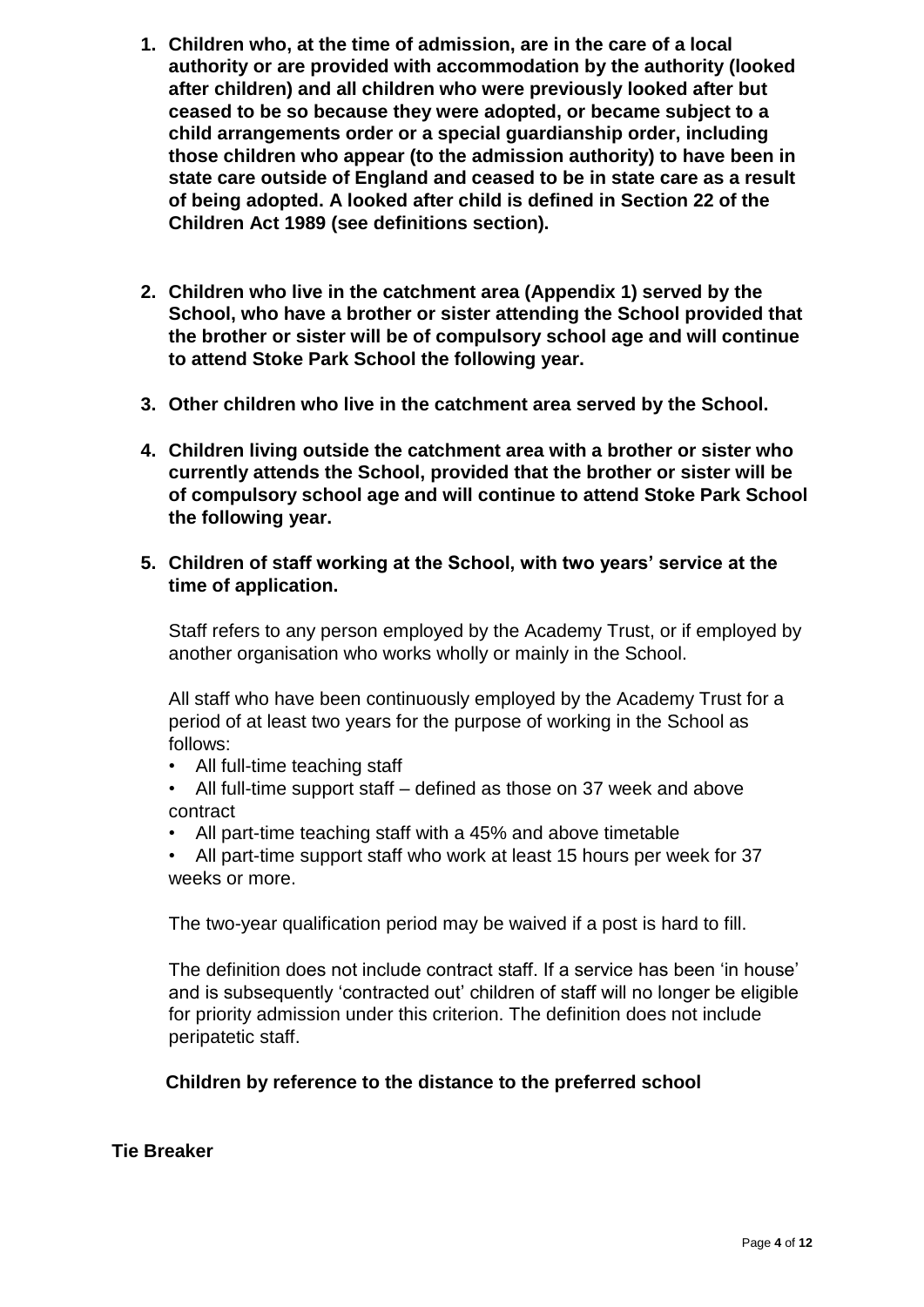11. If it is not possible to determine all the applications received that meet any of the categories described above, priority will be determined by the proximity of the child's home to Stoke Park School. This will be carried out using a straight-line measurement and a computerised mapping system, from the centre of the child's residence to the centre of the school site. The address used must be the child's permanent home address. The shortest measurement will have the highest priority. Where the final place in a year group can be taken by two or more children living an equal distance from the school as described above, the Directors will select by drawing lots. This process will be supervised by a person independent of the school.

# **Brothers and Sisters**

12. The Academy Trust sees the benefits of children from the same family attending the same school and give priority to brother and /or sister connections in its policy for allocating places. The definition of brother or sister includes stepbrothers, step-sisters, half-brothers, half-sisters and adopted brothers and sisters living at the same permanent address. However, where the School is over-subscribed no guarantee can be given that places will be available for brothers and sisters. Where the final place in a year group is offered to one of twins or other multiple births the parent has to decide which child will take up the place.

#### **Catchment area**

13. One of the aims of our School is to serve its neighbourhood and develop links with the local community to strengthen the School and the community. The area served by a school is known as the catchment area. If you have any queries relating to the School's catchment area, please contact the School directly.

# **Compulsory school age**

14. Brothers and sisters are required to be of compulsory school age within the oversubscription criteria. This means they must be attending in Years 7 to 11 at the time that the applicant would be joining the School.

#### **Distance**

15. A straight-line measurement will be made, using a computerised mapping system, from the centre of the child's residence to the centre of the preferred school site. The address used must be the child's permanent home address. The shortest measurement will have the highest priority. Where the final place in a year group can be taken by two or more children living an equal distance from the school, the Local Governing Body will select by drawing lots.

#### **Home address**

16.A pupil's home address is considered to be a residential property that is the child's only or main residence. At the time places are allocated, proof of permanent residence at the property concerned may be required. Where documentary evidence can substantiate to the satisfaction of the Local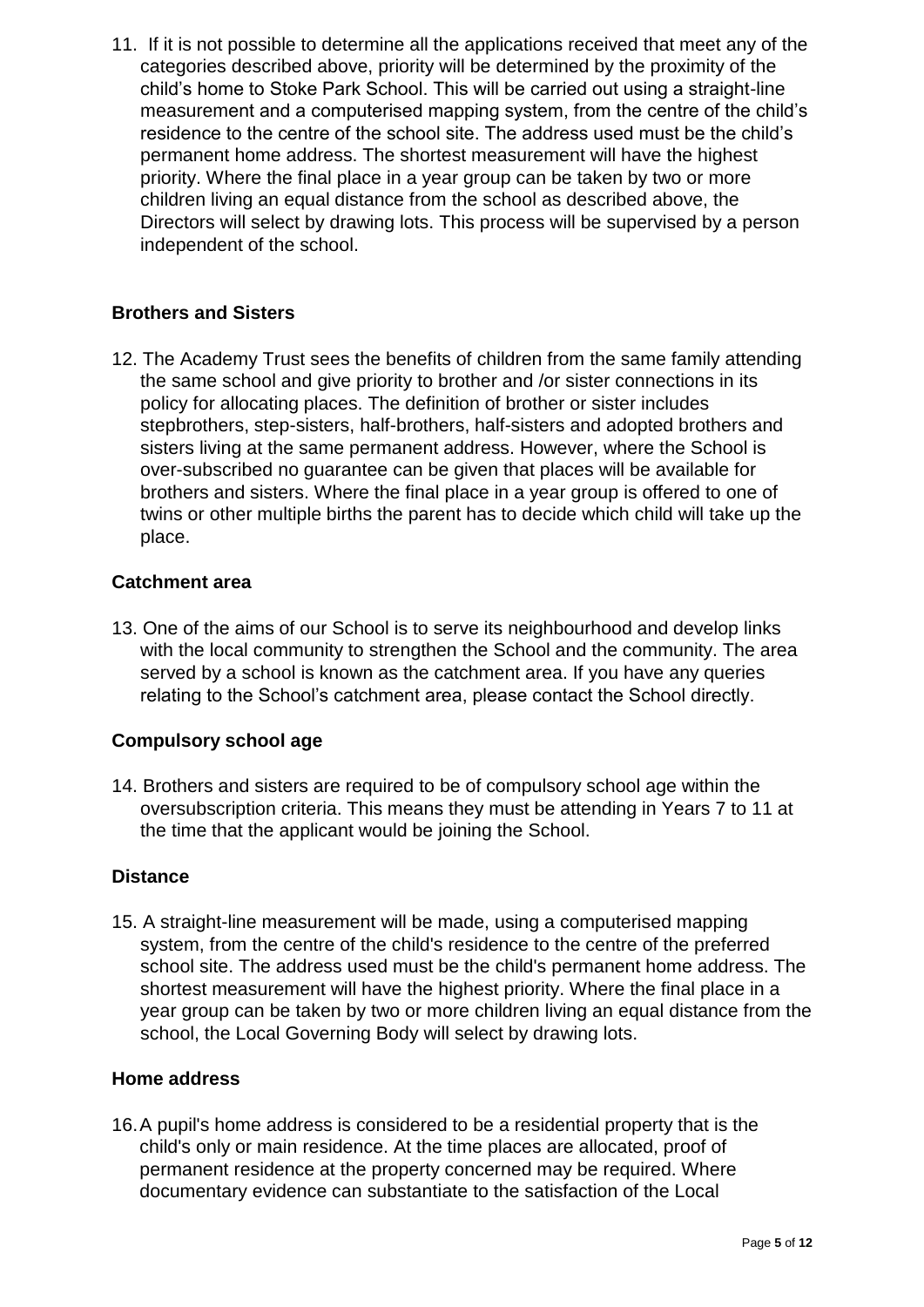Governing Body that care is split equally between parents at two homes, parents must name the address to be used for the purpose of allocating a school place.

17.If a place is offered on the basis of an address that is subsequently found to be different from a child's normal and permanent home address, then that place is liable to withdrawal.

# **Late Applications**

18. The closing date for applications in the normal admissions round is **31 October .**  After that date, the Local Authority will continue to receive applications but these will be considered to be late and may not be processed until after 1 March the following year.

# **Appeals**

19. If your child has not been offered a place at Stoke Park School you have the right of appeal against the decision. Accepting the place you have been offered does not affect your right of appeal. Appeals are administered by the Local Authority and heard by an independent panel. If you want to appeal for a place you should contact the Resources Directorate at Coventry City Council. You will receive 10 school days' notice of the time and date of the appeal hearing. You will receive a statement nine school days before the appeal hearing saying why your child has not been offered a place and why the School is unable to admit another pupil. Any additional documents you wish to submit in support of your appeal must be received by the Clerk to the Local Governing Body at least three days before the appeal hearing. Failure to do this may result in your appeal hearing being adjourned.

# **Waiting Lists**

20. After the initial allocation of places on **1 March 2022**, the School will establish a waiting list and this will operate up until the end of the autumn term (31<sup>st</sup>) December). Parents who wish for their children to continue to be considered for any places after the end of the autumn term must register their interest for the School via the Local Authority. A new waiting list will operate from the start of the spring term until the end of the academic year. Applications for inclusion on the waiting list will be ranked according to the schools oversubscription criteria.

# **Fair Access Protocol**

21. The Coventry Fair Access Protocol covers the arrangements for all admission requests and the integration or reintegration to schools of pupils who are requesting a place at a school and are considered more difficult to place. All secondary schools in Coventry are included in this partnership. The agreement requires each school to accept a quota of students who are regarded as more difficult to place over their published admission number if necessary.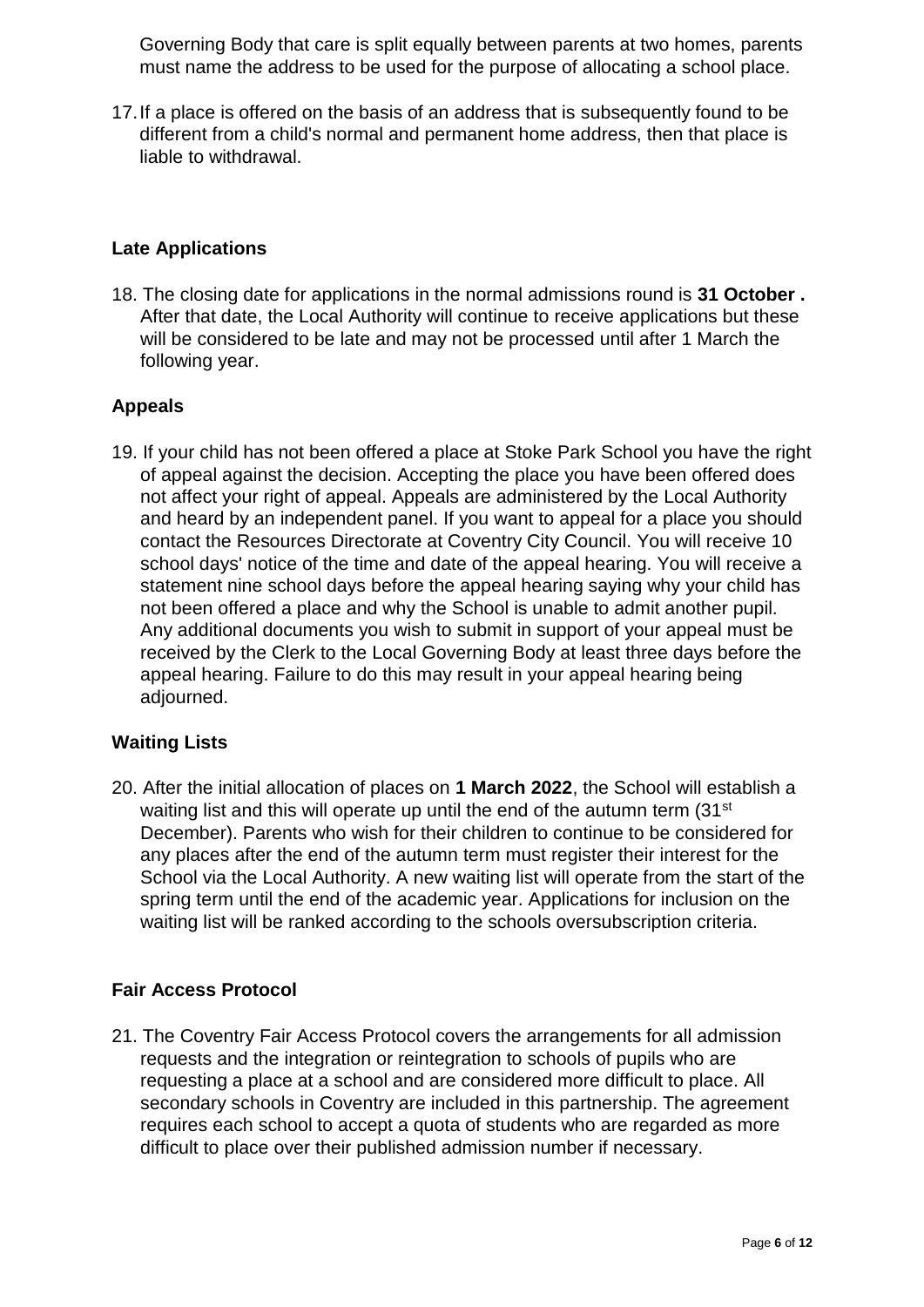# **In-Year Admissions**

22. The Parent(s)/Carer(s) of children seeking admission to the School should apply for a place by completing a standard admission form, available from the School or from the Local Authority. Once completed, the form should be returned to the Local Authority which coordinates all such applications, and the Local Authority will notify applicants of the School's admission decisions. If a place is not available in the relevant year group, Parent(s)/Carer(s) are entitled to appeal against this decision and if an appeal is lodged it will be heard within 30 school days of the appeal being lodged. The applicant's name will also be placed on the School's waiting list for admission into the relevant year group.

# **Post 16 Admissions Criteria**

- 23.The School currently provides for a maximum of 160 students in Year 12. The School's admission number for external students applying to join in Year 12 in September 2021 is 10.
- 24.Both internal and external pupils wishing to enter the Sixth Form will be expected to have met the same minimum academic entry requirements for the Sixth Form. Entry to Year 12 is not dependent upon attendance or behaviour records. Full details of the minimum requirements for all Year 12 courses are published in our prospectus.

# **Oversubscription Criteria**

- 25.If, after allocating places to eligible internal candidates, there are more requests for a school place than there are places available within the School's admission number, places will be allocated to those pupils who meet the academic entry criteria in accordance with the following criteria and in the order shown below (please refer to oversubscription definitions for further information). This process will be supervised by a person independent of the School:
	- a) Students who, at the time of admission, are in care of a local authority or are provided with accommodation by the authority (looked after children). Also children who were previously looked after but ceased to be so because they were adopted, or became subject to a child arrangements order, residence order or a special guardianship order. A looked-after child is defined in Section 22 of the Children Act 1989.
	- b) Students who live in the catchment area served by the School, who have a brother or sister attending the School provided that the brother or sister will be of compulsory school age and will continue to attend Stoke Park School the following year.
	- c) Other students who live in the catchment area served by the School.
	- d) Students living outside the catchment area with a brother or sister who currently attends Stoke Park School, provided that the brother or sister will be of compulsory school age and will continue to attend the following year.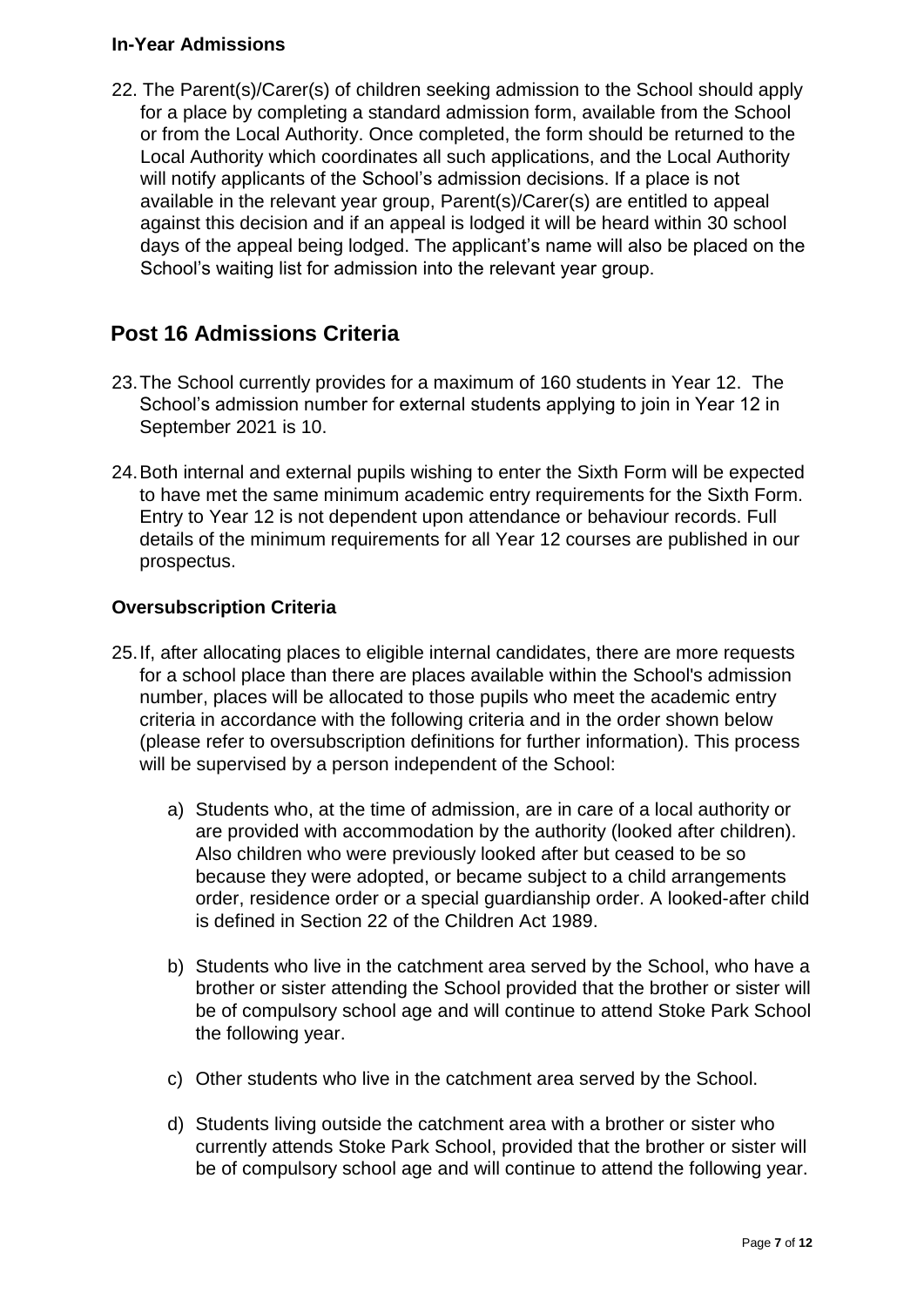e) Children of staff working at the School, with two years' service at the time of application.

Staff refers to any person employed by the Academy Trust, or if employed by another organisation who works wholly or mainly in the School.

All staff who have been continuously employed by the School for a period of at least two years for the purpose of working in the School as follows:

• All full-time teaching staff

• All full-time support staff – defined as those on 37 week and above contract

• All part-time teaching staff with a 45% and above timetable

• All part-time support staff who work at least 15 hours per week for 37 weeks or more

The two-year qualification period may be waived if a post is hard to fill.

The definition does not include contract staff. If a service has been 'in house' and is subsequently 'contracted out' children of staff will no longer be eligible for priority admission under this criterion. The definition does not include peripatetic staff.

- h) Students by reference by distance to the School. Please see the definition of distance above at paragraph 8 of these admission arrangements.
- 26.If it is not possible to determine all the applications received that meet any of the categories described above, priority will be determined by the proximity of the child's home to Stoke Park School. This will be carried out using a straight-line measurement and a computerised mapping system, from the centre of the child's residence to the centre of the school site. The address used must be the child's permanent home address. The shortest measurement will have the highest priority. Where the final place in a year group can be taken by two or more children living an equal distance from the school as described above, the Directors will select by drawing lots. This process will be supervised by a person independent of the school, and a fresh round of random allocation will be used each time a child is to be offered a place from a waiting list.

# **Appeals**

- 27.Appeals against the decision of the school to refuse a place must be made in writing to the Chair of the Local Governing Body within 20 school days of notice of the refusal.
- 28.Appeals will be heard by an independent appeal panel.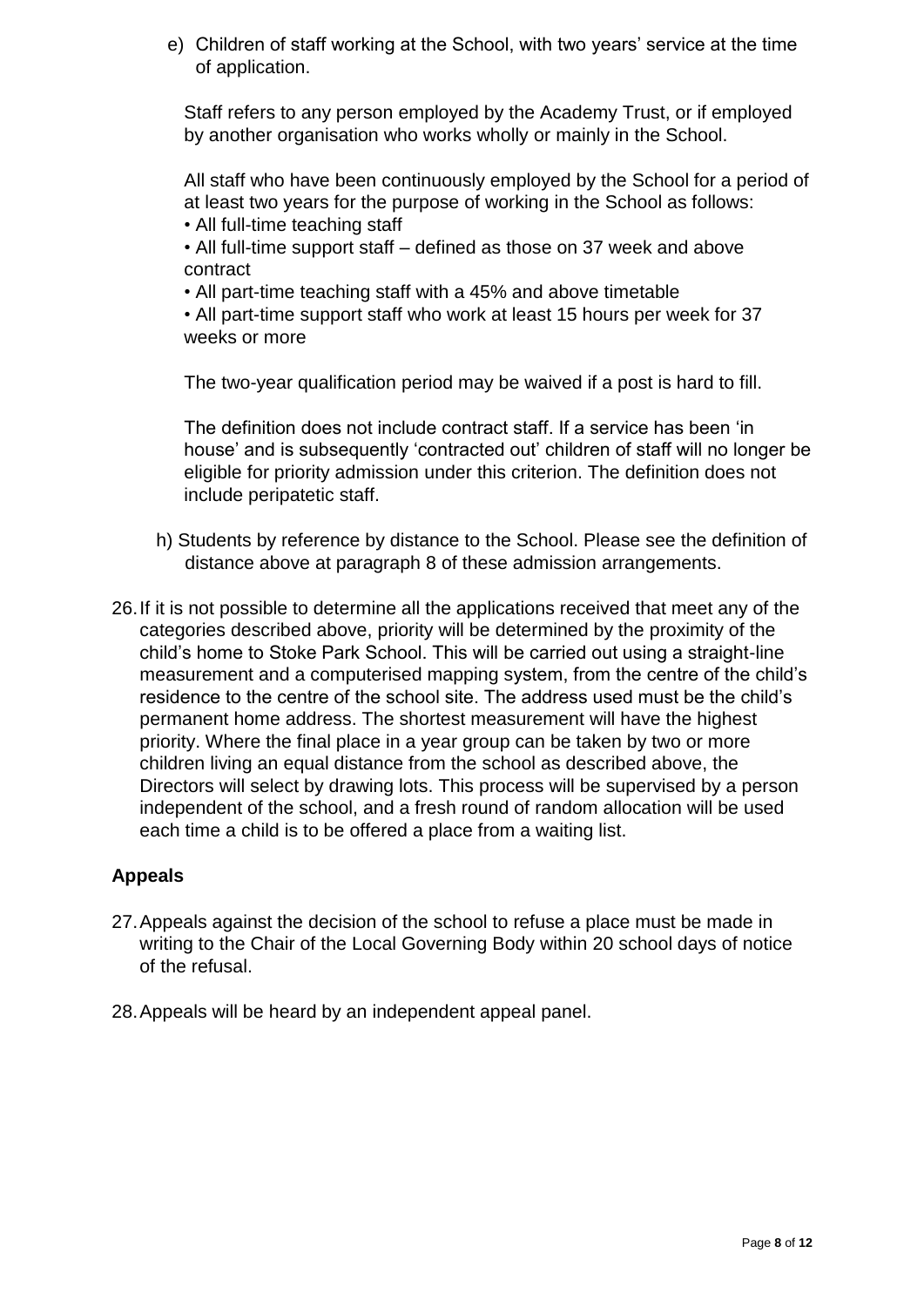# **Appendix 1**

# **Roads in the Stoke Park catchment area**

- Alliance Way including (upwards 53 odd and upwards 56 62 even)
- Alverstone Road
- Ambler Grove
- Ansty Road (2 40 even)
- Anthony Way
- Argyll Street
- Avon Street (1 135 odd and 2 138 even)
- Barras Green
- Barras Heath
- Beaconsfield Road
- Binley Road (25 149 odd and 54 296 even)
- Bolingbroke Road
- Brays Lane
- Briars Close
- Brighton Street
- Briton Road including Westbury Court and Westbury Mews
- Bromleigh Drive
- Browning Road
- Burlington Road (upwards 54 even and upwards 59 odd)
- Burns Road
- Caludon Road (upwards 7 odd and all even numbers)
- Camden Street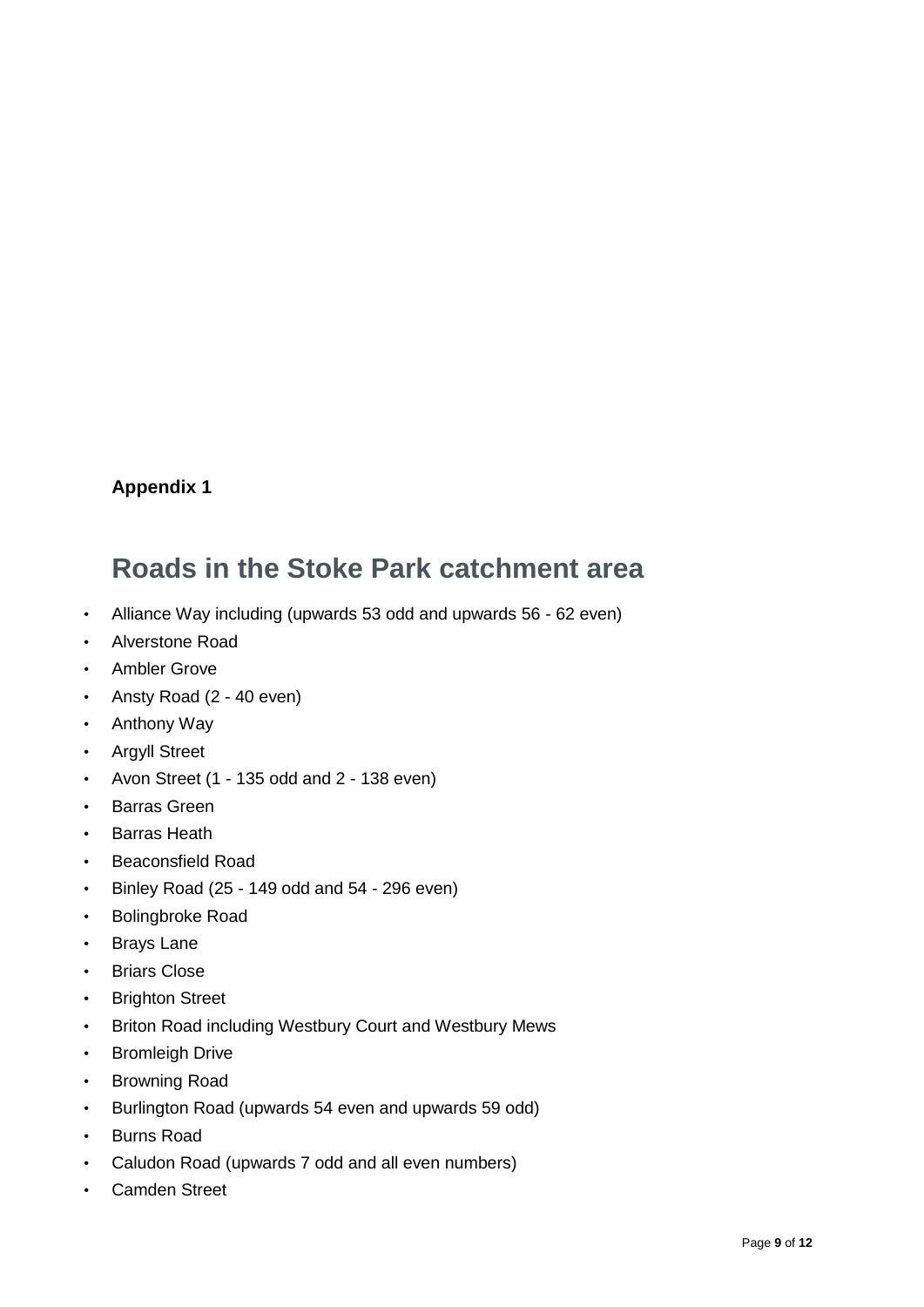- Central Avenue
- Chandos Street
- Church Lane (Stoke)
- Clara Street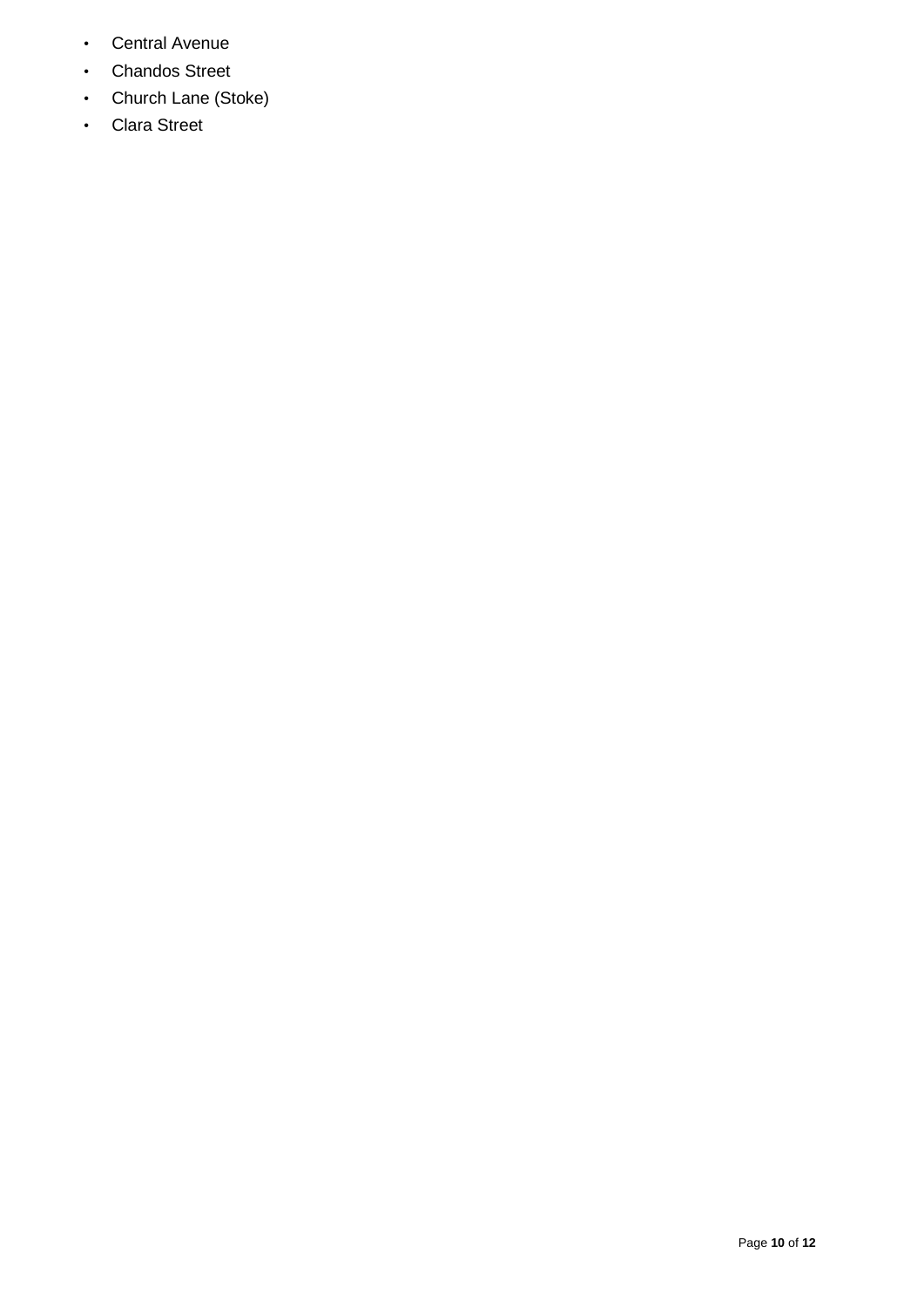- Clay Lane (Stoke)
- Clements Street
- Cleveland Road
- Coleridge Road
- Copeswood Terrace
- Copperfield Road
- Coventry Street
- Crescent Avenue
- Dane Road
- Dawes Close
- Dean Street
- Dronfield Road
- Druid Road
- Duke Barn Fields
- East Avenue
- Emerson Road
- Emscote Road
- Enfield Road
- Ethelfield Road
- Goring Road
- Grenville Avenue
- Gresham Street
- Hamilton Road
- Harefield Road
- Harley Street
- Hastings Road
- Headborough Road
- Heath Road (upwards 24 even and upwards 5 odd)
- Hollis Road
- Holmfield Road
- Hugh Road
- Kempley Avenue
- Kings Grove
- **Kingsway**
- Longfellow Road (1 105 odd and 2 126 even) including Longfellow Court and Shelley Court
- Marlborough Road
- Mercer Avenue (83 & 83a, St. Albans Church and Vicarage)
- Milton Street
- Momus Boulevard
- North Avenue